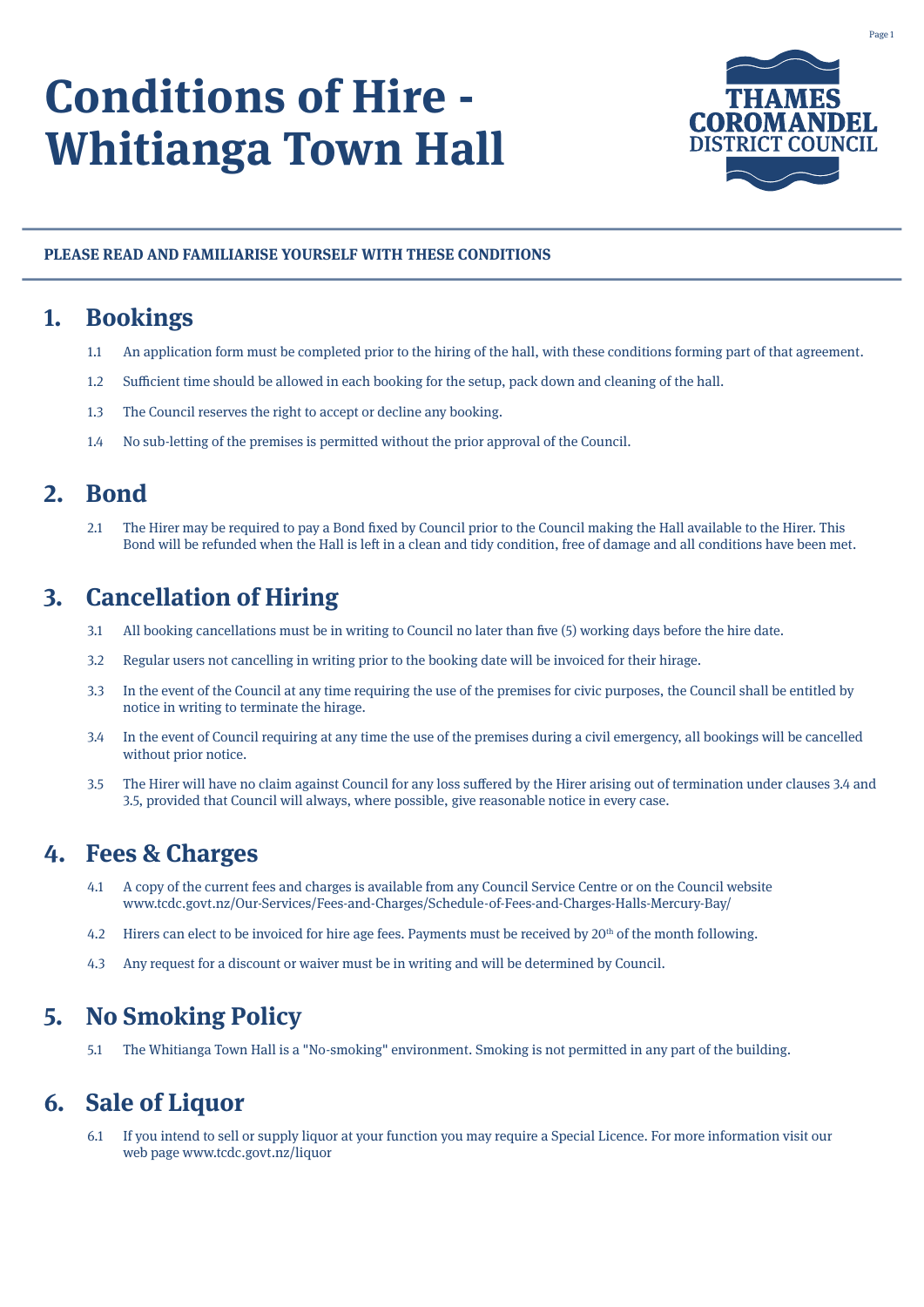# **7. Keys**

- 7.1 The allocation of keys is at Council's discretion.
- 7.2 Lending of keys is prohibited.
- 7.3 The Hirer is responsible for the return of the keys as soon as possible after their hire of the facility.
- 7.4 The Hirer is responsible for notifying the Council of any loss of a key.

#### **8. Noise**

- 8.1 The Hirer will be held responsible for the level of noise created by or for the persons using the hall or its environs. It is an offence under Section 326 of the Resource Management Act 1991 to create excessive noise that unreasonably interferes with the peace, comfort and convenience of any person.
- 8.2 In hiring the Hall, the user acknowledges that Council may seek recovery of any costs associated with the control of excessive noise by the user.

## **9. Fire Safety**

- 9.1 Authorised officers of the Council and/or the New Zealand Fire Service shall have access at all times during the Tenancy.
- 9.2 For functions of up to 300 people a Building Warden and Floor Warden(s) designated for Fire Safety and Evacuation must be nominated on the application form.
- 9.3 For functions of 300 people or over it is required by law that a certified Safety Officer be in attendance. This cost is to be met by the Hirer.
- 9.4 It is the Hirer's responsibility to keep all exits and fire exits clear and unrestricted at all times.
- 9.5 Extinguishers and hose reels must be easily accessible at all times.
- 9.6 The Fire Safety Officer/s shall have the power to stop a function if they deem conditions to be unsafe.

#### **10. Insurance**

- 10.1 Private equipment should be covered by your own insurance; if not any loss of goods, cash or personal belongings are the responsibility of the Hirer.
- 10.2 Council does not provide public liability insurance for Hirers.
- 10.3 The Hirer is liable for damage done to the property through the act of the Hirer or their employees, or their patrons.

#### **11. Cleaning/Rubbish Disposal**

11.1 The Hirer must leave the rented area of the Hall used by the Hirer in a clean and tidy condition. This condition includes the mopping of the areas where food or liquid has been dropped and includes also the kitchen areas, whether used directly by the Hirer or by the caterer engaged by the Hirer. If left in an unsatisfactory condition, costs will be deducted from the Bond or added to the final balance.

A mop, bucket etc are stored in the women's toilet cupboard for the use of the Hirer.

#### **The Hirer will supply their own rubbish bags which must be disposed of by the Hirer.**

11.2 Restore the premises to the original setting after use.

#### **12. Security**

- 12.1 Council shall not be responsible for any loss of money, goods or property occasioned through theft or accident, or failure of lighting or power.
- 12.2 Security is the sole responsibility of the Hirer.
- 12.2 Before vacating the premises ensure all exit doors and windows are closed and locked.
- 12.3 Check venue to ensure no person remains on the premises and that all lights, heaters and fans are switched off.